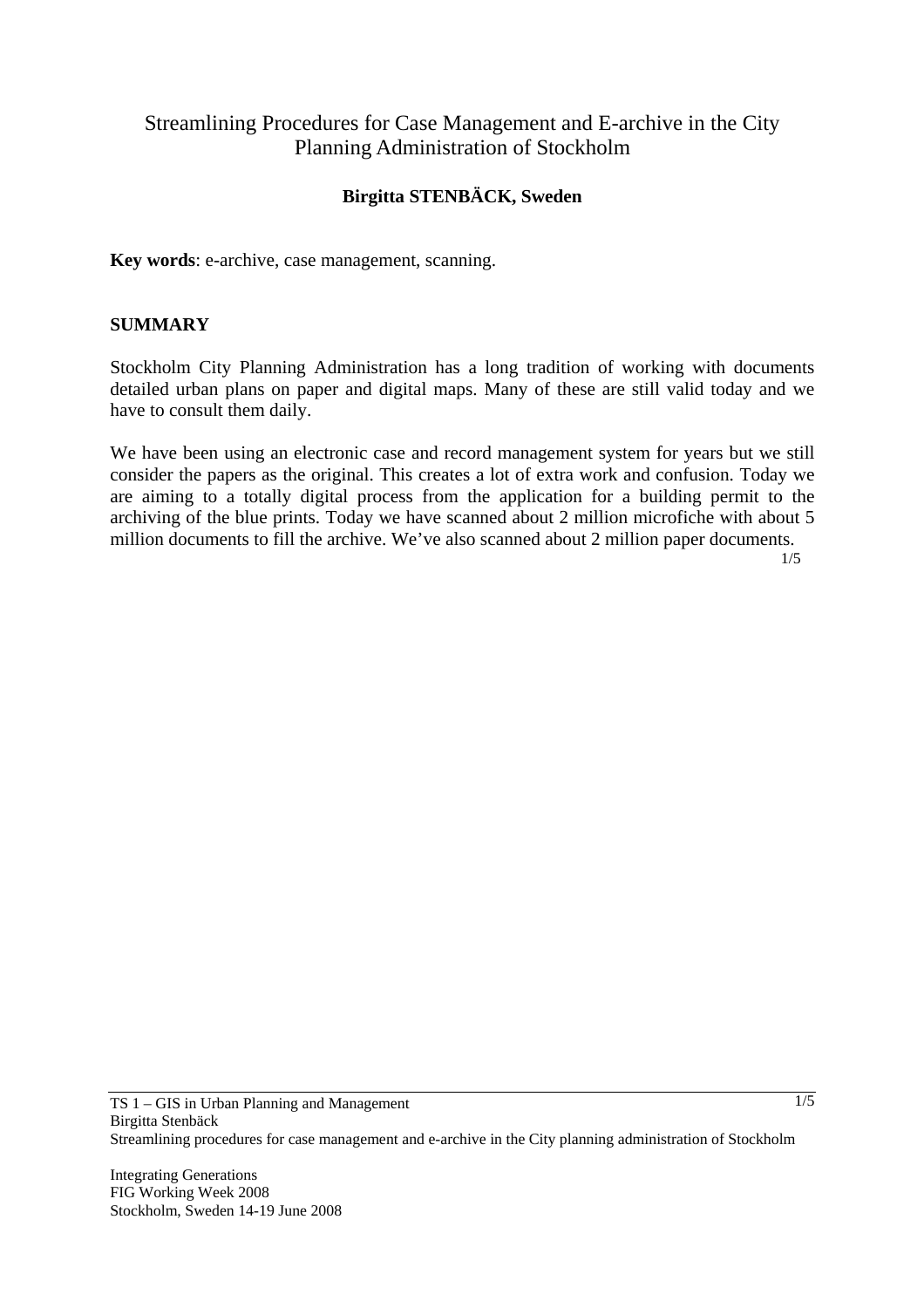# Streamlining Procedures for Case Management and E-archive in the City Planning Administration of Stockholm

## **Birgitta STENBÄCK, Sweden**

### 1. **THE CITY OF STOCKHOLM**

Stockholm is the capital of Sweden and we have more than 760 000 inhabitants. The city administration gives services within childcare, school, elderly care, social care, technical administration, housing, environmental work and city planning.

Stockholm City Council has adopted a vision for the city's development called Vision 2030. Stockholm is expected to grow with around 200 000 citizens up to 2030 and at that time Stockholm will be a diversified and exciting world class city. One of the goals is that Stockholm should provide and enhance a cost-effective social and public service of high standards.

## **2. CITY PLANNING ADMINISTRATION**

Stockholm City Planning Administration is a part of the City government. We are about 50 000 people employed by the City but in the City Planning Administration we are only 320.

The City Planning Administration is responsible for planning the city of Stockholm - in general and in detail - and for granting building permits, providing maps and making housing accessible to the handicapped.

Furthermore our office via the Surveying Authority in Stockholm City, which is detached in our office, is responsible for the shaping of real estate units and for the registration of these. The main task for our office is balancing public and private interests while developing the city, and at the same time watchguarding the beauty of the city, as well its cityscape as its landscape. Many of our processes are characterized by balancing a great number of different interests.

E-services suits our business quite well. They can support our customers to themselves participating in the planning of Stockholm and also keeping up with an ongoing case.

We've got an e-strategy that says that we shall focus on e-services that will support and make efficiency in the organisation. We already have a few e-services. Today the citizens can follow and participate in the work with new detailed development plans. They can find and read valid detailed development plans, they can find data in our record management system and they can buy maps over the Internet. Of course we also have a lot of maps so the citizens' and visitors can find their way in the city.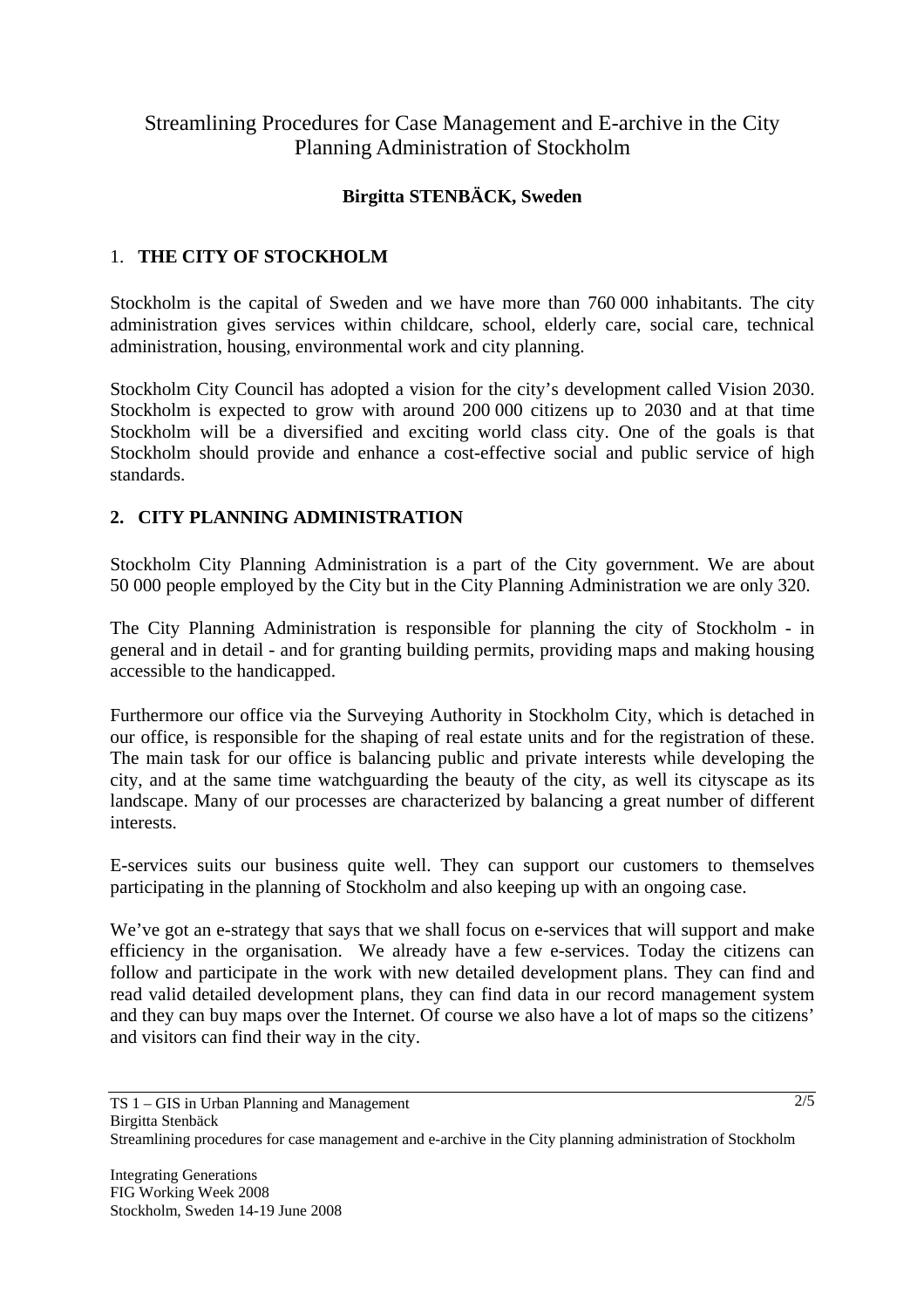### **2.1 Public documents**

In Sweden we have a long tradition that all citizens have access to all documents at an authority. Everyone should be able to keep up with different decisions in an authority. All important documents must be archived for the future. Up to now they are archived as paper documents

### **2.2 Archive**

At the Planning Administration we have a much used archive with documents from the  $18<sup>th</sup>$ century and on. It is open for the public and we have 20 000 visitors each year. Most often they want to have a look at drawings of existing buildings and detailed urban plans.

Our office also provides material like maps, planning documentation and books about Stockholm, some of them on commercial basis. The archive will be scanned in its whole and accessible via the web.

The public is very interested in following our work to keep up with the urban development the introduction of e-services suits very well.

#### **2.3 Total digital case and record management chain**

Since a couple of years the Planning Administration have a system for digital case management, covering all kinds of cases. Plans and building permissions as well as other cases are all managed within this system which is integrated to the real estate record and maps. When a case is closed it is being archived. We use our archive daily for example when checking if a building application follows the running plan.

Five years ago the City decided to invest in developing e-services. Our office got the opportunity to get funds to develop an e-archive. This project contains several parts as updating the case management system, setting up an e-archive and scanning all historic and more recent acts in our old archive.

The goal is to let citizens and staff to retrieve the information on the desktop when they need it through the Internet. We also want to reduce the costs.

We choose to scan the documents which we're most frequently accessed as for example blue prints for buildings. We have so far scanned 2 million paper documents and 2million microfiches.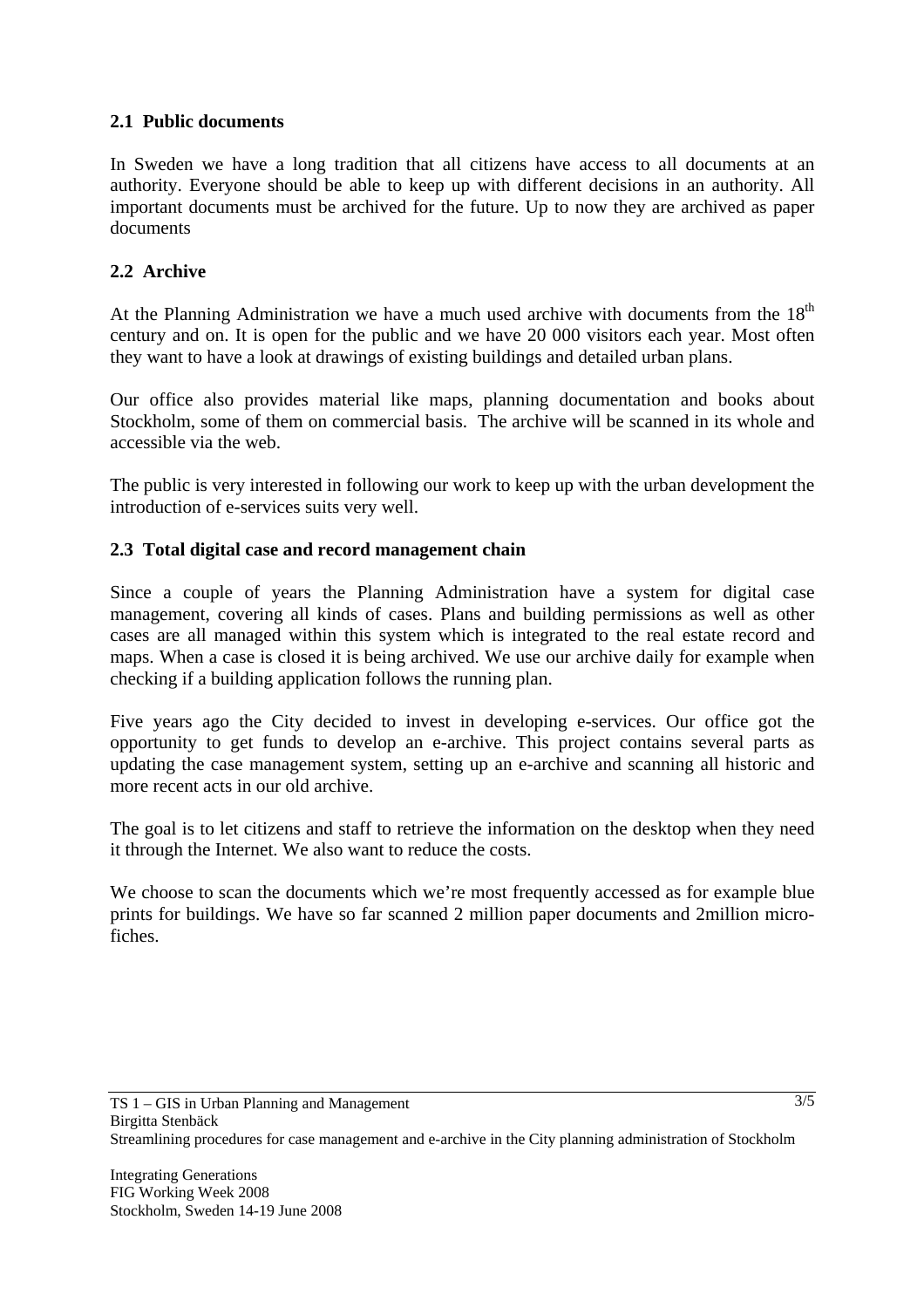### 2.3.1 OAIS

We bought in an e-archive system following the ISO-standards, OAIS. OAIS stands for open Archive Information System. This standard is a framework for preservation planning





You can use the OAIS framework for a paper based or a digital archive. It consists basically of an organization of people and systems that has accepted the responsibilities to preserve information and make it available for the organization. We used a program called IIPax which uses the framework very well.

The agreement between the producing system and the archive is called the Sip, submission package. It is a XML file where we agree on what data is going to be transferred from the producing system to the archive.

Within the OAIS framework or the e-archive there are rules for preservation planning which actually means that you have to take good care of your data. They have to be transformed when there are changes in the data format, you have to check regularly that the data isn't corrupt.

We accept PDF/a and TIFF today.

When you want to look at the archived data we use another agreement, Dip, Dissemination Information Package which regulates the rules for who are allowed to access data and how the data can be accessed. We are building applications for the public so they can access the blue